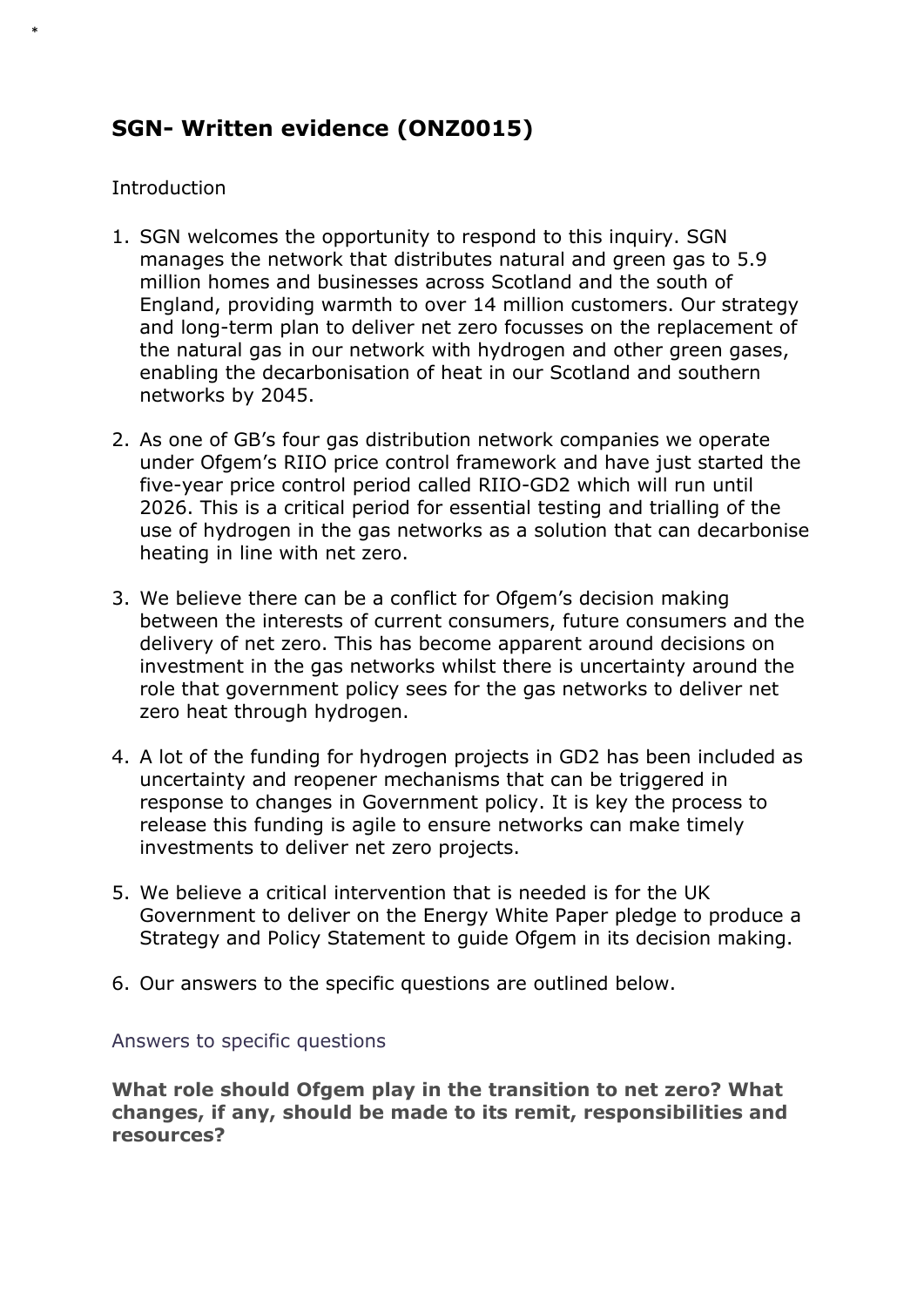7. To enable Ofgem to fully assist in the delivery of net zero, we are supportive of the UK Government fulfilling the Energy White Paper pledge to consult on a Strategy and Policy Statement for Ofgem as soon as possible.<sup>i</sup> This was first consulted on under the coalition in August 2014 but the lack of a final statement has left a gap in terms of the priorities the regulator is to deliver on.<sup>ii</sup>

\*

- 8. A lack of clear strategic direction from Government creates a risk that regulatory decisions are made with short term interests of consumers in mind that could close off potential least cost pathways to decarbonisation. They could also lead to higher overall emissions if investments that would reduce greenhouse gas emissions, such as reducing natural gas leakage rates, are deferred or cancelled on cost grounds.
- 9. There is an increasing requirement for Ofgem's RIIO price control regime for energy networks to determine investments depending on whether they are required to deliver net zero. Under the RIIO-GD2 price control now underway there is an increased level of net zero related funding through reopener mechanisms and uncertainty mechanisms rather than as part of the core price control settlement. These mechanisms can be triggered in response to government policy decisions down the line.
- 10. To ensure the price control process is not a blocker to key net zero investments, it is important that Ofgem ensures these mechanisms are agile – whilst having the appropriate checks and balances – so they can be triggered quickly in response to government policy decisions, especially around how heat is to be decarbonised. Having an appropriate process for legal review of these decisions is also important to maintaining investor confidence.
- 11. A critical point of debate for Ofgem and the wider transition to net zero will be the balance of risk between the investor and the customer for responding to change. The level of pre-emption of investment to facilitate a change in the energy mix will need to be weighed up against the risk of under-utilised or stranded assets. The current approach does not support pre-emptive investment in the networks in order to reduce the risk of stranded assets to customers.
- 12. In terms of the scope of Ofgem's role, we broadly support that Ofgem is the appropriate regulator for heat networks and carbon capture. It is important that the regulator is able to take a crossenergy spectrum perspective. But it is also important that they are able to point out to government where policy may be distorting or having an unintended consequence on other parts of the energy system.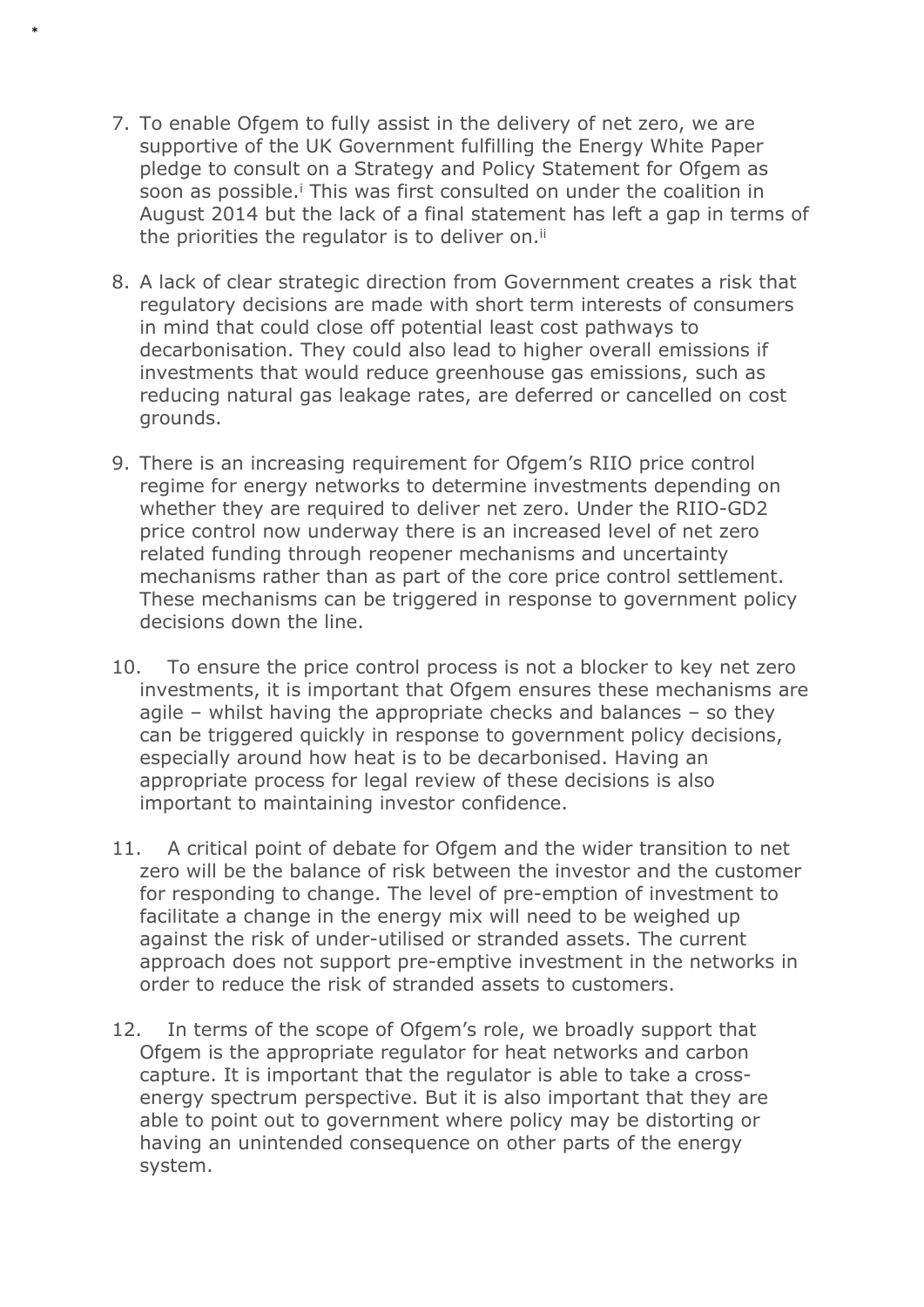## **How well does Ofgem balance environmental objectives against its responsibilities in relation to affordability for consumers?**

\*

- 13. In our experience, Ofgem tends to take a narrow perspective of environmental objectives. These are often limited to enabling the production of clean energy rather than wider environmental objectives energy network companies could deliver under price controls like increasing use of low carbon transport.
- 14. A central analytical tool in the price control mechanism is the use of a regression-based approach to assessing costs. This by definition looks to compare network costs on a comparable basis according to the workload that they undertake. A critical flaw in this approach is that only the workload that is recognised within the regression model will be considered. This assessment approach therefore disincentivises network companies from stretching themselves to undertake activities in areas that are not recognised within the workload mix recognised in the regression model. Secondly it disincentivises network companies from offering greater quality that incurs a higher cost rather it incentivises the maintaining of the average.
- 15. Ofgem need to carefully consider how networks are encouraged to stretch themselves without a risk of penalty in the price control process.

#### **How well does Ofgem fulfil its obligations to consumers? Does Ofgem take consumer views into account sufficiently, particularly those of vulnerable consumers?**

- 16. Ofgem need to decide how they want to use Consumer Engagement Research in the network price control process and be clear on the weighting it will apply towards the outputs of the research.
- 17. As networks we find the consumer engagement process very helpful and insightful as we develop our business plans and have conversations with our customers. However, there appears to be a lack of confidence and/or trust in the consumer evidence that is presented by network companies. As such it appears to be disregarded by Ofgem.
- 18. Secondly, because the costs and the outputs are put through the regression modelling approach all the insights, the justifications and all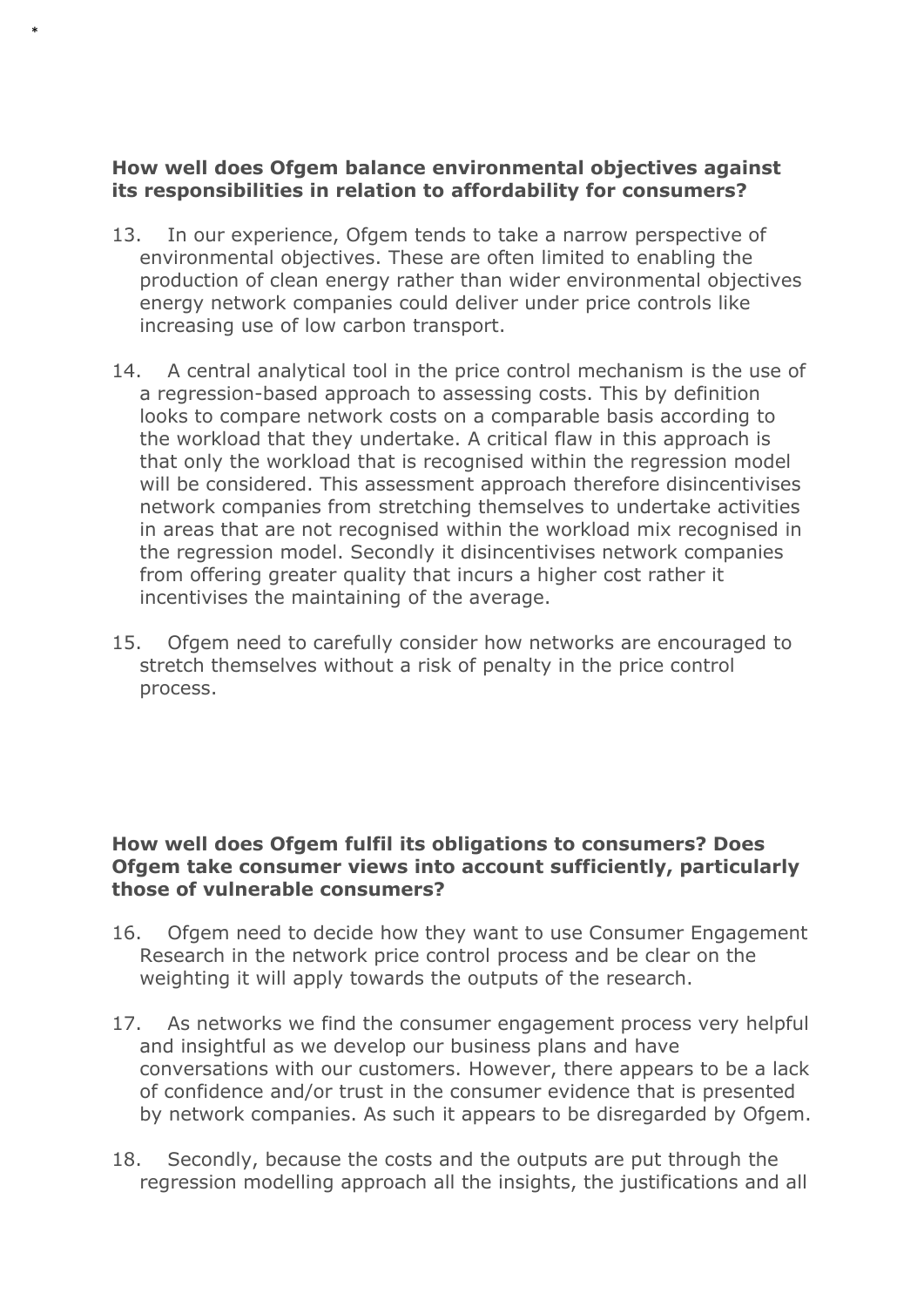evidence of the willingness of customers to pay for a change in approach is completely disregarded in the regression assessment..

\*

- 19. As such these two attributes introduce a risk that customer engagement becomes an expensive process which unfortunately has a limited impact on the actual outcome of the price control itself.
- 20. We think that it is very important to have greater clarity on how consumer views that are collected by network companies when developing their business plans should be considered by Ofgem in the business plan assessment process.

## **What implications will the transition to net zero have for the security of the UK's energy supply? How does Ofgem currently manage issues relating to security of supply?**

- 21. From a gas perspective, Ofgem's current role is to make sure the market works properly with the transmission & distribution networks responsible for transporting gas safely to customers and balancing the system, and gas shippers buying the gas from the wholesale market to meet the needs of their customers.
- 22. Responsibility for security of supply risks becoming increasingly fragmented going forward with the independent system operator Ofgem/BEIS are consulting on. This risks a risk of lack of clarity on accountability if there is an interruption to supply. It is very important that the clear accountability is aligned with the ability to manage that risk and that appropriate funding is made available.
- 23. The UK's natural gas system provides a crucial role to ensure homes and businesses receive the energy they need, even on the coldest days in winter. Across the year the gas networks transport three times more energy than the electricity networks and peak heat demands met by the gas network in winter can be as much as six times peak electricity demands. Flexible gas generation connected to our distribution network is also key to meet electricity demands on cold, dark, still winter evenings when renewables aren't available. This utilises the inherent daily and interseasonal storage provided by the gas networks and purpose-built storage facilities.
- 24. There is a need for a whole energy systems approach to deliver the transition to net zero and this must include the required focus on the storage required to allow a future net zero energy system to meet peaks in demand. We do not believe there is currently sufficient focus on facilitating the new forms of storage – like hydrogen – that will be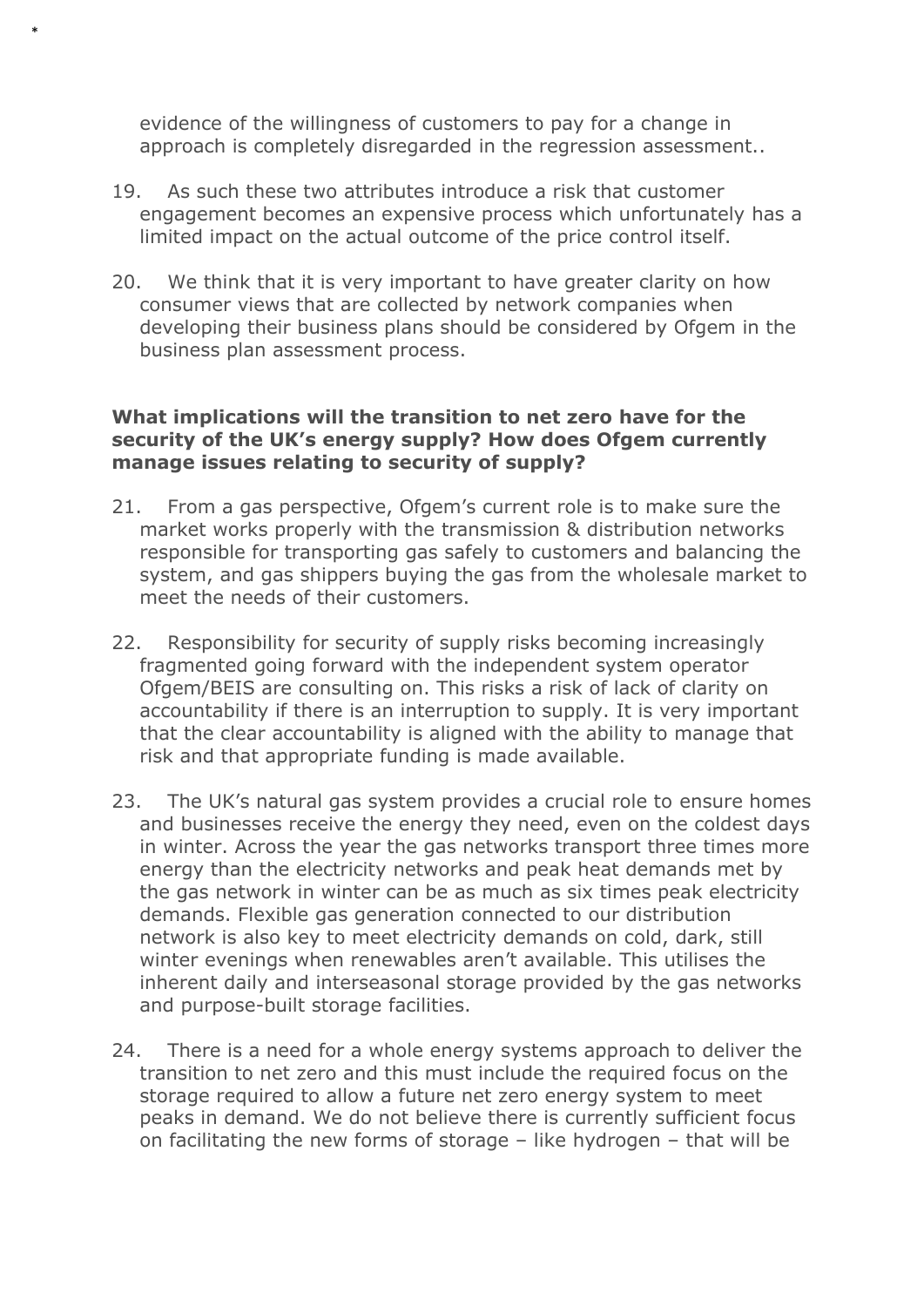needed in a future net zero energy system regardless of the pathway pursued.

\*

25. Security of supply/resilience in a net zero energy system is currently an unquantified cost. We believe there are more uncertainties on the electricity side that need to be addressed from a technical/cost point of view to provide an equivalent to the current 99.997% reliability on the gas side which is currently seen as crucial to meeting peak winter demand for heat.

#### **Is Ofgem's current system of price controls appropriate? Does it provide sufficient incentives to invest in the context of the transition to net zero?**

- 26. Under the eight-year RIIO-GD1 price control that ended this year, we delivered industry leading levels of customer satisfaction, investment, savings for customers through innovation as well as steps along the journey to net zero by connecting enough green biomethane gas to meet the annual needs of over 250,000 homes.
- 27. Incentives for investment to deliver net zero under the price control framework are currently constrained by the uncertainty in terms of Government policy direction, particularly in terms of the decarbonisation of heat. This has led to a significant amount of funding to be included as uncertainty mechanisms that can be triggered following government policy decisions.
- 28. We are supportive of these mechanisms but it is crucial that, when triggered, they allow for the funding to be invested in a timely manner that is aligned with the challenge of delivering net zero in just 29 years.
- 29. The structure of reopener mechanisms for regional distribution network companies could impact customers from a cost perspective in a region for projects that have national benefits. There is a need to ensure these costs are distributed across current and future customers in a fair and equitable way.
- 30. We believe the strategic direction that would come from a Strategy and Policy Statement from Government would provide a clearer remit to allow Ofgem to balance the priorities of short-term costs of consumers and the costs required to deliver net zero.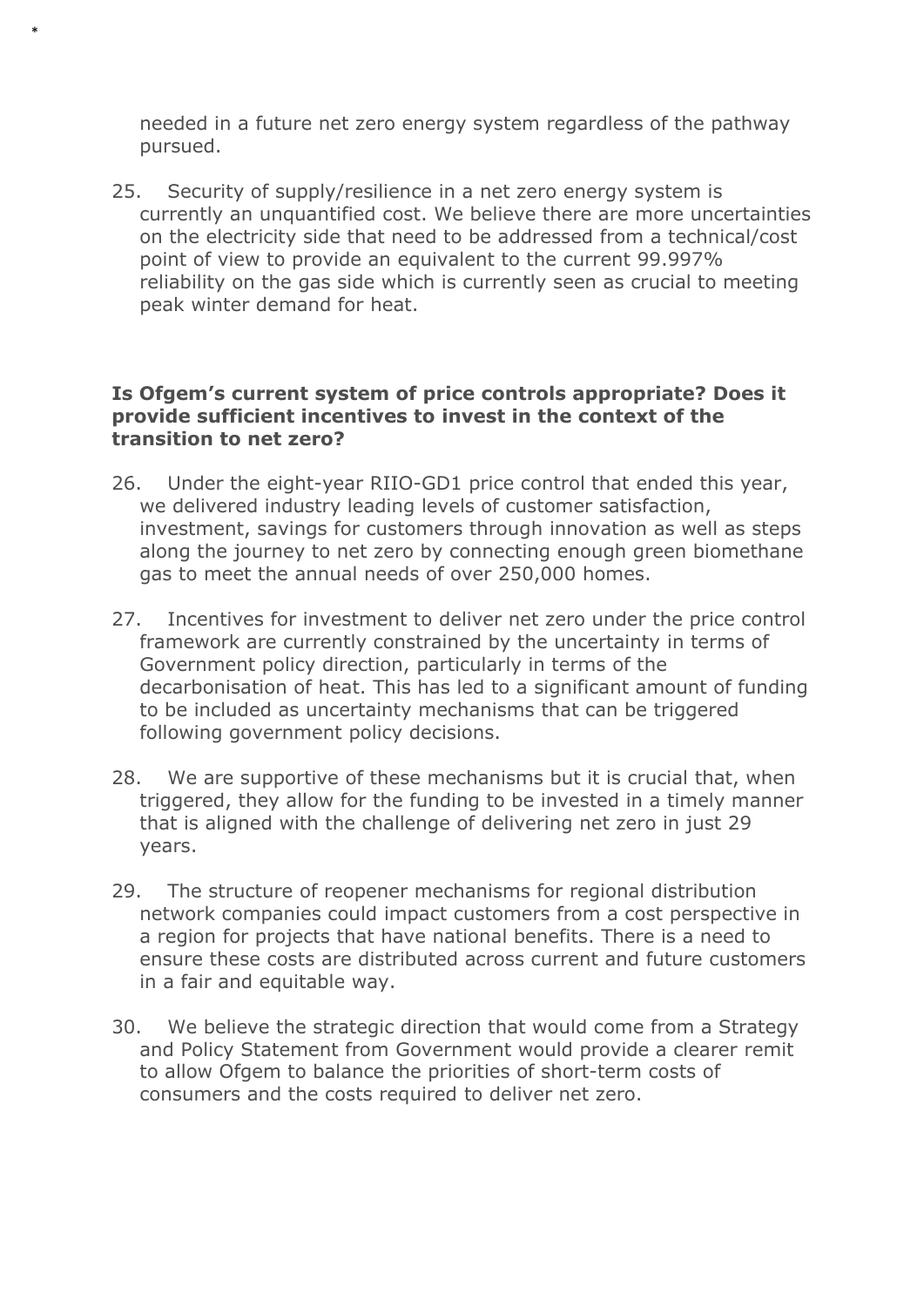## **Is the current system of governance for the UK energy market appropriate to secure the Government's policy outcomes? What improvements could be made and what role should Ofgem play?**

\*

- **31.** There is a need for clarity on the remit of Ofgem going forward given the delivery of net zero will introduce a range of governance challenges that were not apparent when Ofgem was created. This includes clarity around the remit of Ofgem and the independent system operator that Ofgem/BEIS are currently consulting on.
- 32. The establishment of an independent system operator could take on some responsibilities around security of supply. While the policy intention is to include some gas system operator functions currently carried out by National Grid gas distribution, there is a need to ensure a gas remit is not tagged on to the remit of the electricity system operator as it is moved outside of the National Grid group. This is important to ensure that decisions deliver the best outcomes for the whole energy system.

## **Are Ofgem's duties and powers appropriate and sufficiently clearly defined? Do Ofgem's objectives conflict and, if so, how should any conflicts be managed?**

- **33.** We believe there is room for Ofgem's duties and powers to be more clearly defined and a Strategy and Policy Statement from BEIS would help deliver on this. A greater level of communication between Ofgem/BEIS and transparency around it would also be beneficial at the early stages of a network price control process to help with clarity on policy objectives around areas like net zero.
- **34.** We believe there can be a conflict between the interests of current consumers, future consumers and the delivery of net zero. An example of this we have been close to has been around decisions around the level of investment in the gas distribution networks during the RIIO-GD2 price control period now underway. The uncertainty around the role of hydrogen in the gas network to decarbonise heating has left Ofgem balancing the objectives of protecting customers from investments in assets that could become stranded vs potential underinvestment that could close off a potentially least cost pathway to decarbonisation.
- **35.** We believe there may be a need to introduce a specific statutory obligation for Ofgem to more fully take into account the policies and devolved UK administrations, particularly in areas where they may significantly differ from reserved UK policy. An example is the Scottish Government's target to reach net zero by 2045 – 5 years ahead of the